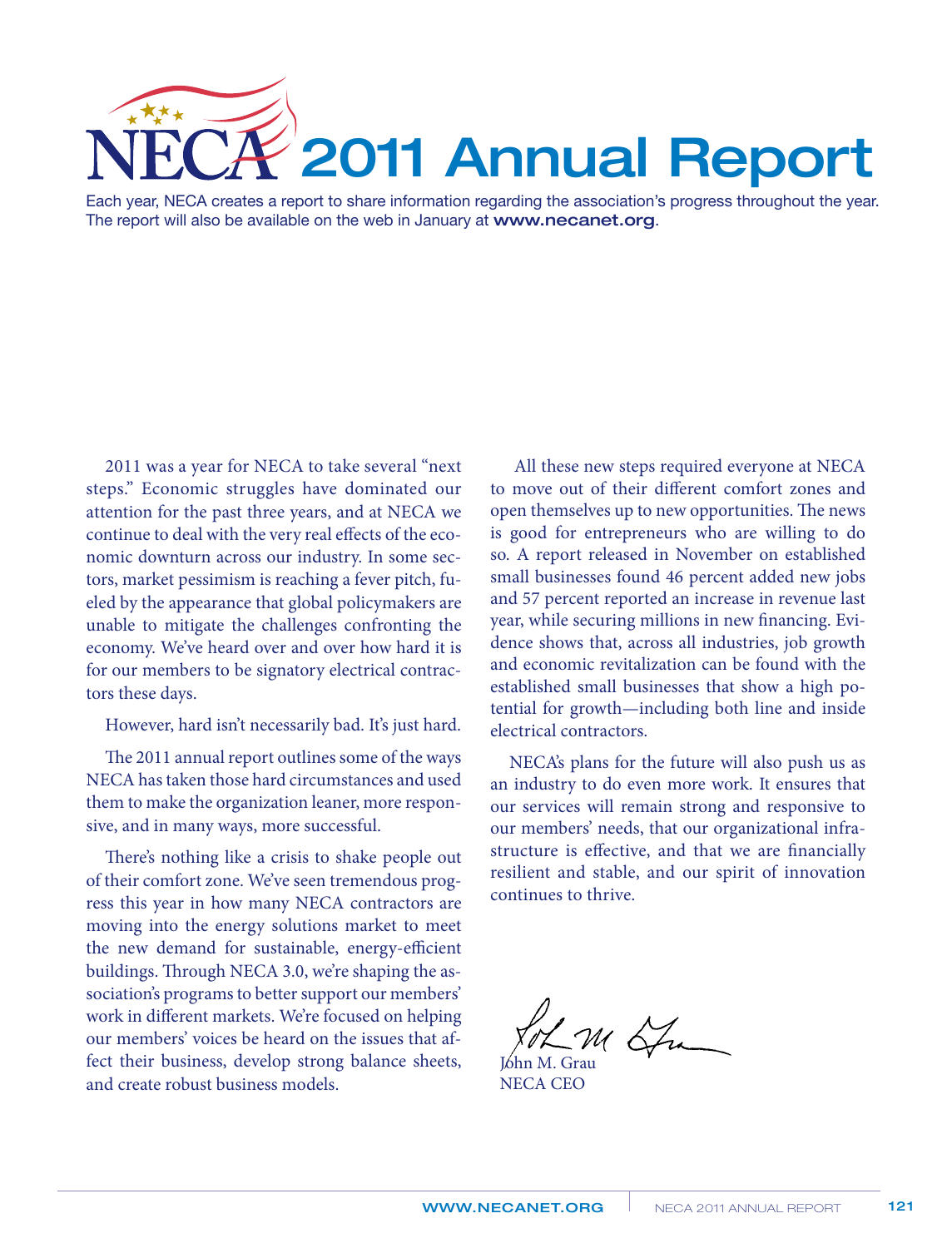## Innovative **Cooperation**



Labor relations remains NECA's primary member service, a fact unchanged during the economic upheaval of the past three years. When the construction market began falling, we knew our members and the association would not survive without significant cooperation from our labor partners at the IBEW. NECA contractors and IBEW workers have faced those necessary changes together.

The Labor Relations Task Force has tackled the thorny issue of the benefit burden facing our member contractors, particularly the potential for cost increases and liabilities attached to Defined Benefit plans. A survey of chapter sponsored pension plans was distributed in August to help define the breadth and severity of the Defined Benefit pension plans financial status, and the task force reported its findings at the Labor Relations General Session in San Diego.

At that session, Randy DeFrehn, Executive Director of the National Coordinating Committee for Multiemployer Plans, detailed the legislative action NCC-MP has pursued to protect local pension plans in the face of the economic downturn, including a freeze on plans' "Zone" status, options for small plans to merge, "partitioning," and some technical corrections.

"There's a misconception that multiemployer plans' benefits are too high," DeFrehn said. "That's not the case. Some plans will have to make strategic decisions to cope with rising benefit costs to make these plans more stable. But Congress is trying to give us the breathing room to make those changes."

Labor Relations Task Force Chair and NECA President-elect Dennis Quebe echoed DeFrehn's comments.

"When we look at our so-called 'benefit burden,' we want to ask 'who's to blame?' To me, blame implies that at the time, someone knew there would be negative consequences," he said. "But at the time, they were the right thing to do. I still think they're the right thing to do. But we need to change how we do them. The impact will be significant, but not overwhelming."

We're not just changing the benefits burden for our labor agreements. Efforts at market growth are also present through both "Initiative" and other "Small Works" agreements around the country. Presently, the Construction Wiremen/Construction Electrician language has been approved in 62 agreements in 34 different chapters. The Recovery Agreement initiative by IBEW International President Ed Hill on May 24, 2010, has resulted in a compliance rate of over 75 percent of the local unions, and these Recovery Agreements include CW/CE in their scope.

In 2011, the National Outside Portability Agreement for transmission jobs and projects of 100 kv or above was clarified to ease the transfer of manpower when a disaster strikes. The predictions of increased transmission construction work have materialized this year, and the agreement addresses the need to keep intact a core of workers on transmission projects that routinely cross a number of local union jurisdictions. This agreement is a complement to the 2009 National Outside Construction Emergency Response Agreement. The Transmission and Maintenance Agreement (TMA), which was developed as a market recovery tool for the line industry, remains available to our District 10 members. It is automatically approved on a project-by-project basis for projects with "legitimate non-IBEW competition."

We've also cooperated in new ways with OSHA. Two NECA members now sit on the Advisory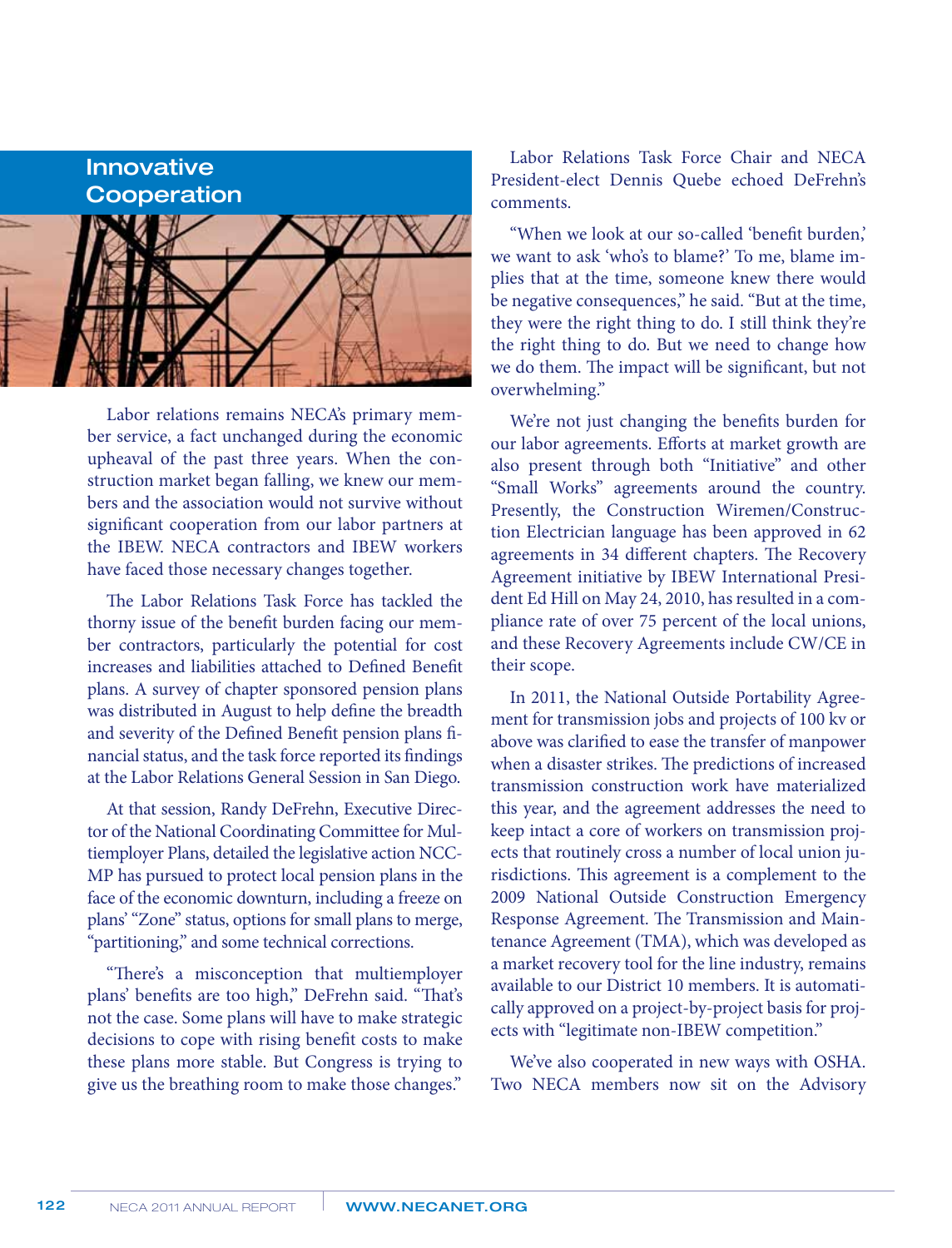Committee on Construction Safety and Health, and NECA's first Safety Professionals Conference in May 2011 brought together industry safety experts from around the country, both policy experts and managers responsible for implementing safety practices in the field.

## Moving Towards Market DevelopmentnerayForu

Despite the drop in almost all types of traditional electrical construction, there's never been greater consumer awareness of how energy is produced and used. While interest in building "greener" remains high, the attractiveness of it often lies in the money that efficient energy systems can save over the life of a building.

Electrical contractors who have survived this most recent economic downturn have generally made serious efforts to diversify the type of work they perform. NECA contractors still report doing traditional power and lighting work, but they are filling in the gaps left by the drop in such projects with systems integration, power quality work, sustainable building projects and service/maintenance contracts. NECA members are now taking the lead to help owners make smarter choices about powering their buildings. Our first-ever Energy Forum in San Diego emphasized these changes in the industry, with over 200 NECA contractors coming together to share their successes and strategies for entering the energy solutions market.

 NECA's market and business development activities were restructured this year to better expand market opportunities for electrical contractors and to identify new opportunities and useful tools for NECA members.

NECA has been heavily involved in the electric vehicle infrastructure market since last year when we began clearly demonstrating what it would take for EV to move from vision to reality. Since then, NECA has developed electric vehicle supply equipment (EVSI) installation standards and joined multiple coalitions of industry stakeholders to promote this emerging market. NECA's local chapters, LMCC business developers and relationships with the inspection community have proved to be valuable assets particularly in our work with EV manufacturers.

Another way we're facilitating market development is with dedicated staff and member involvement. NECA and the IBEW each received grants from the National Labor Management Cooperation Committee (NLMCC) this year to fund a staff position in market development at each of the respective organizations. In May, NECA hired Mir M. Mustafa as Director of Market Development. Mr. Mustafa is meeting regularly with business development staff from chapters and local LMCCs to build and organize a network of NECA business developers across the country. He is also working collaboratively with his counterpart at IBEW's International Office and participating in tradeshows for the NLMCC.

Globally, NECA began to move towards a more flexible governance structure, with the sunsetting of the Marketing Committee in 2011 based on a recommendation of the NECA 3.0 Task Force. Members of the existing committee were appointed to the Business Development Taskforce by President Ferry. The new taskforce is chaired by Daniel G. Schaeffer, NECA District 7 VP. Mr. Mustafa will serve as secretary to the task force.